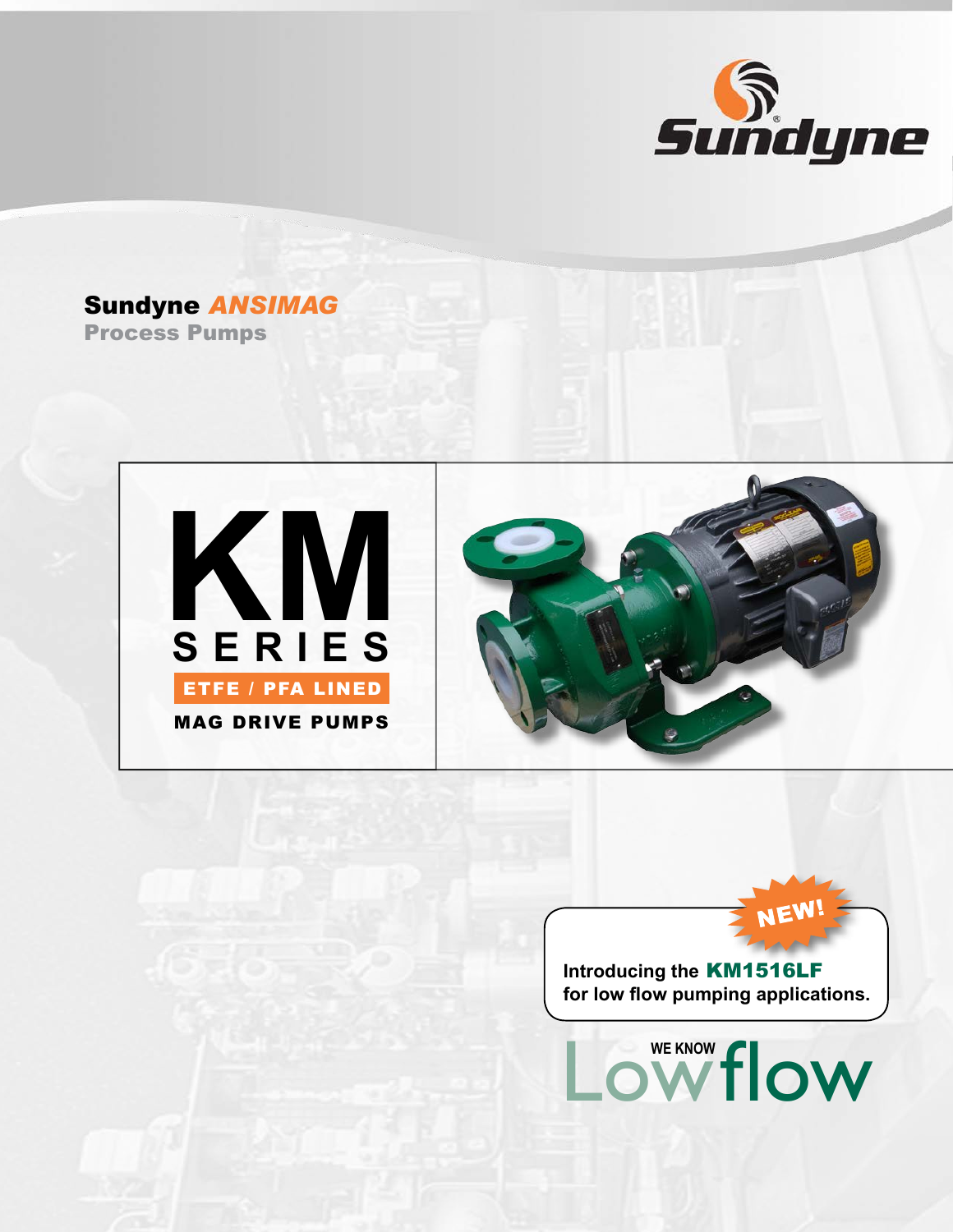

# *Reliable,Safe, Sealless*

#### FROM SUNDYNE - THE LOW FLOW EXPERTS

### Sundyne Presents Ansimag

Sundyne Ansimag sealless magnetic drive non-metallic pumps are simple by design, delivering world class performance in a remarkably compact footprint. With no seals or mechanical couplings to leak or fail, these pumps are the safest choice for those looking to protect personnel and the environment. Additionally, Sundyne sealless pumps feature fewer wetted parts than competitive products and a powder coat finish to prevent corrosion, delivering enhanced durability, optimal reliability and lower through-life costs over traditional sealed pumps.

Built to meet exacting ASME / ANSI B73.3 and ISO 2858 chemical process pump standards, Sundyne sealless pumps are the easy upgrade option for fluid handling professionals interested in replacing their standard mechanically sealed pumps. Backed by over 30 years of continuous improvement on our original standard dimensional designs, Sundyne sealless magnetic drive non-metallic pumps are the ideal choice for applications involving highly volatile or valuable materials in the chemical, petrochemical and water industries.

# *Ansimag KM Series*

#### Ideal For:

- Chemical Injection
- Chemical Transfer
- Wet Scrubbing
- Metal Plating
- Steel Pickling
- Typical Liquids:
- Acids
- Sodium Hydroxide
- Sodium Hypochlorite
- **Solvents**

#### Designed for Reliability:

- Fully supported, large diameter, shaft for ZERO shaft deflection (even at low flow)
- Rigid ductile iron exterior for metal pump toughness
- Silicon Carbide Bearings for maintenance free operation
- Oversized thrust rings to handle off-duty operation
- Single, oversized, static O-ring for secure casing sealing
- No barbs or retaining rings used to hold parts in place

#### Built for Performance

- Synchronous "mag drive" coupling for zero slip operation
- Closed Impeller design for maximum hydraulic efficiency and low NPSHr
- Kevlar® composite containment shell to withstand high operating pressure
- Minimum flow rates dow to 1GPM -- ideal for replacing large, expensive-to-maintain metering pumps
- Patented Sundyne partial emission hydraulic design (LF) for optimum efficiency and enhanced operating control at low flow rates



Ideal for Steel Pickling operations and much more...

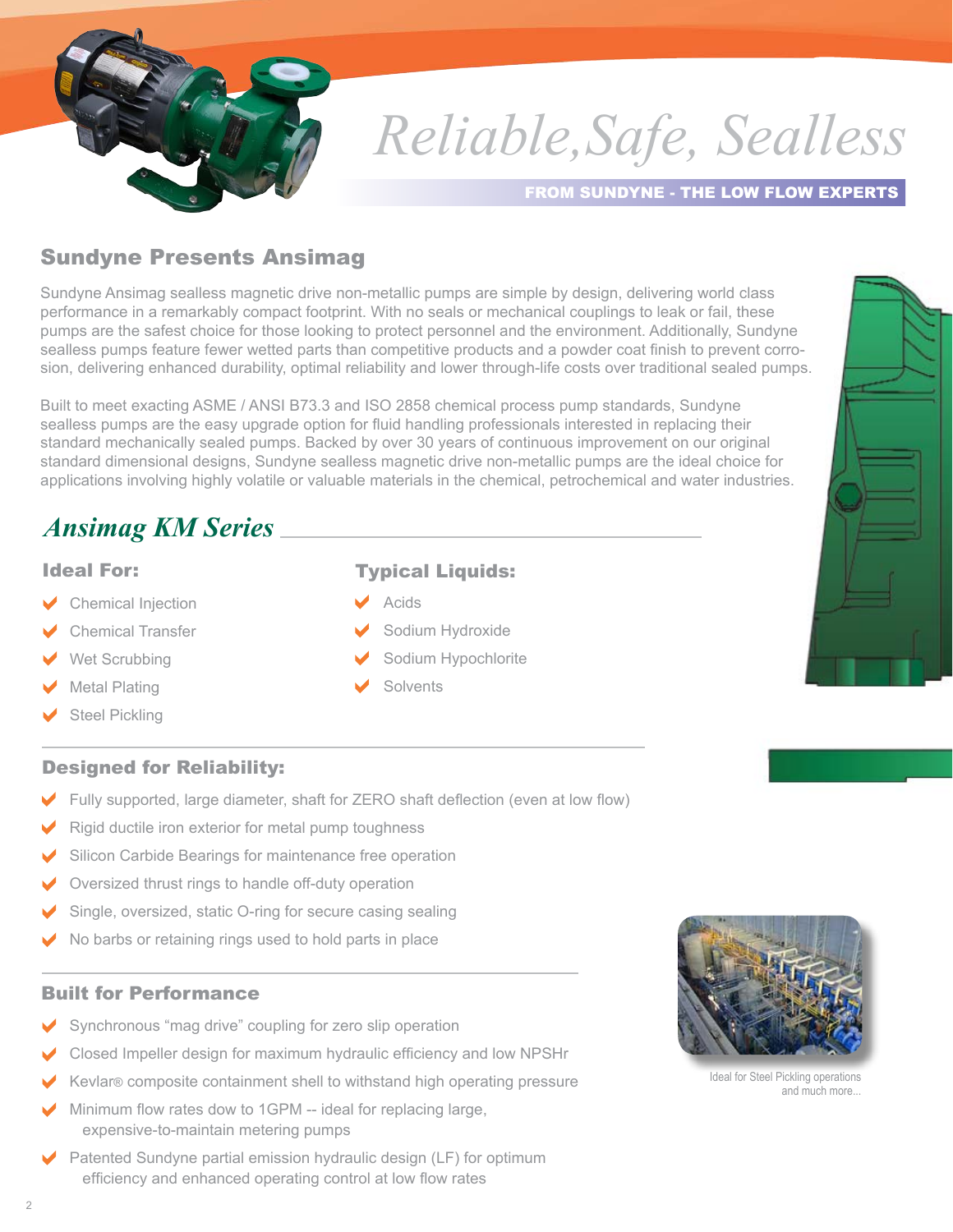

#### Standard Features & Benefits

- Sealless design for ZERO leakage
- ETFE or PFA (non-metallic) lining for universal chemical П compatibility - significantly less costly than exotic metal alloys
- $\blacksquare$  Heavy Duty construction with a compact, close coupled footprint
- **Universal Flanges designed to work with ANSI, DIN and** JIS flange connections
- Powder Coated metal surfaces for maximum protection from external elements
- Made in the USA

#### Low Total Cost of Ownership:

- ◆ Non-Metallic containment shell for maximum sealless pump efficiency
- Close Coupled, "Sub-ANSI", configuration; no a coupling to align or bearings to maintain
- Simple Construction for easy maintenance a
- No mechanical seal to maintain a
- Available in three economically-priced sizes: a
	- KM 1515
	- KM1516LF
	- KM2156